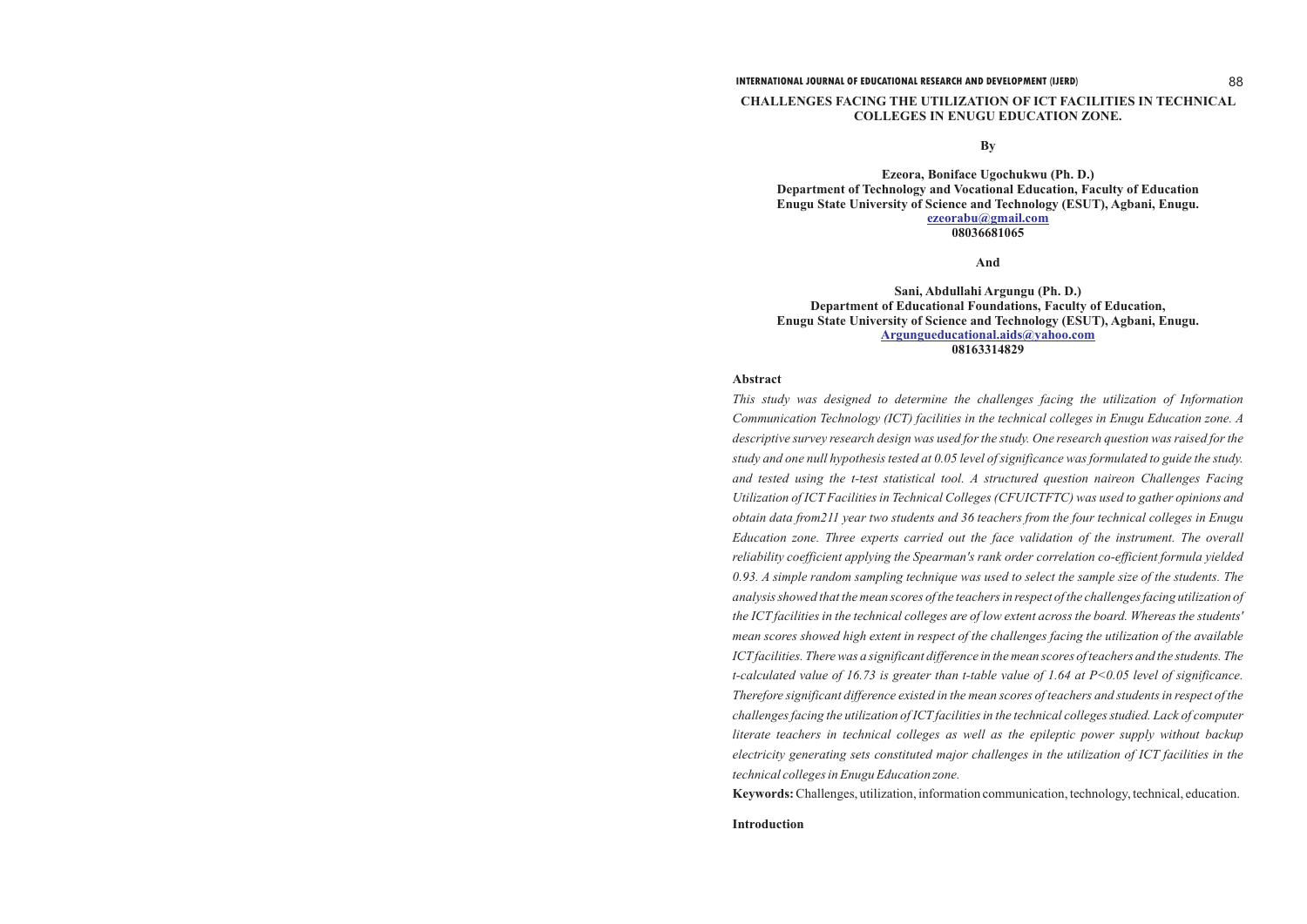Technical colleges are positioned for the training of Craftsmen and Master Craftsmen.. Training at this level involves accelerated learning Ayo and Mashood (2016). Teaching and learning has developed over the years, moving from the conventional method to the present electronic and digital era. Teaching and learning in technical education entails experimentation and practical works. Dewey(1949) posited that teaching and learning would not be meaningful without employing instructional aids that would make for research, experiments and real life experiences. Information, communication and Technology, (ICT) has revolutionized the entire facts of human endeavourNkanu (2008).Similarly, Shukla (2019) advocates that teachers of tomorrow should leverage on digital interactions and technology to facilitate learning. These digital interactions refer to the ICT facilities for instructional delivery. The benefits are not devoid of problems and challenges Kamba (2009).

In education, especially, teaching and learning, information, communication and Technology (ICT) has become veritable tools for instructional delivery. Information, communication and Technology (ICT) generally entails the application of computers, internet services, fax machines, websites and so on (Bamidele, 2006in Ayoola, Ikuenomore and Eyengho, 2010).Ofodu (2007) in Apagu and Wakili (2015) defined ICTas electronic or computerized devices, assisted by human and interactive materials that can be used for a wide range of teaching and learning as well as for personal use. Apagu and Wakili (2015) thus defined ICT as processing and sharing of information using all kinds of technologies for the manipulation and communication of information. Olorunsola (2007) also posited that ICT facilities change the needs of education as well as the potential processes.

Some of these ICT facilities needed for the teaching and learning in technical colleges in line with positions of Babajide and Bolaji, (2003); Bryers, (2004); Bamidele, (2006) and Ofodu (2007) in Apagu as Wakili, (2015) include; Radio Television, computers, overhead projectors, optical fibers, fax machines, CD-Rom, internet, electronic notice boards, slides, digital multimedia, Video/VCD machine e-library, amongst others. The study examined to what extent these facilities were been utilized in the technical colleges studied.

Technical education is the hub of national development and the disparity in levels of development between the developed and the under-developed world is principally due to the differential in technological attainments. This makes the teaching and learning of technical education a priority. It is not only a priority area but an imperative for economic and technological development. In line with the 'invasion' of virtually every sector by ICT, Akpagu and Wakili (2015) advocates the adoption of the ICT facilities will make the teaching and learning participatory and will improve the creative thinking of the learners.

National Policy on Education defined technical and vocational education as a comprehensive term referring to those aspects of educational process involving- the study of technologies and related sciences and acquisition of practical skills, attitudes, understanding and knowledge relating to occupations in various sectors of economic and social life. In the light of this, vocational and technical education is the preparation of individuals to acquire practical skills as well as basic scientific knowledge, it provides skilled manpower, for the world of work, that is increasing the workforce in the country; individuals with specialized skills as off shoots of efficient vocational and technical education as they are trained, equipped with workable practical skills, knowledge, aptitude and competencies required in specific occupations (FRN, 2013).

The National Policy on Education (2013) emphasized the need to integrate ICT into the education sector in Nigeria having recognized its prominent role in modern world (FRN, 2013). The national policy on education went further to say that government should provide basic infrastructure and training materials for the schools. Technical and vocational Education and Training (TVET) require adequate provision of instructional facilities such as ICT for a more effective teaching and learning. The effective use of ICT facilities will demystify the abstractions involved in teaching and learning technical education. Computer literacy for instance enhances ones employability in the technology driven age. Basic to many disciplines taught in technical colleges is technical drawing.

Presently a number of computer applications have eroded the traditional use of analogue drawing instruments. Such applications include, Computer Aided Design (CAD), Corel draw as well as Computer Aided Manufacture (CAM). If the students of technical colleges are not availed the opportunity of using these ICT facilities the tendency is that they may graduate as eccentric products of contemporary technical colleges. The ability to be ICT complaint has become a major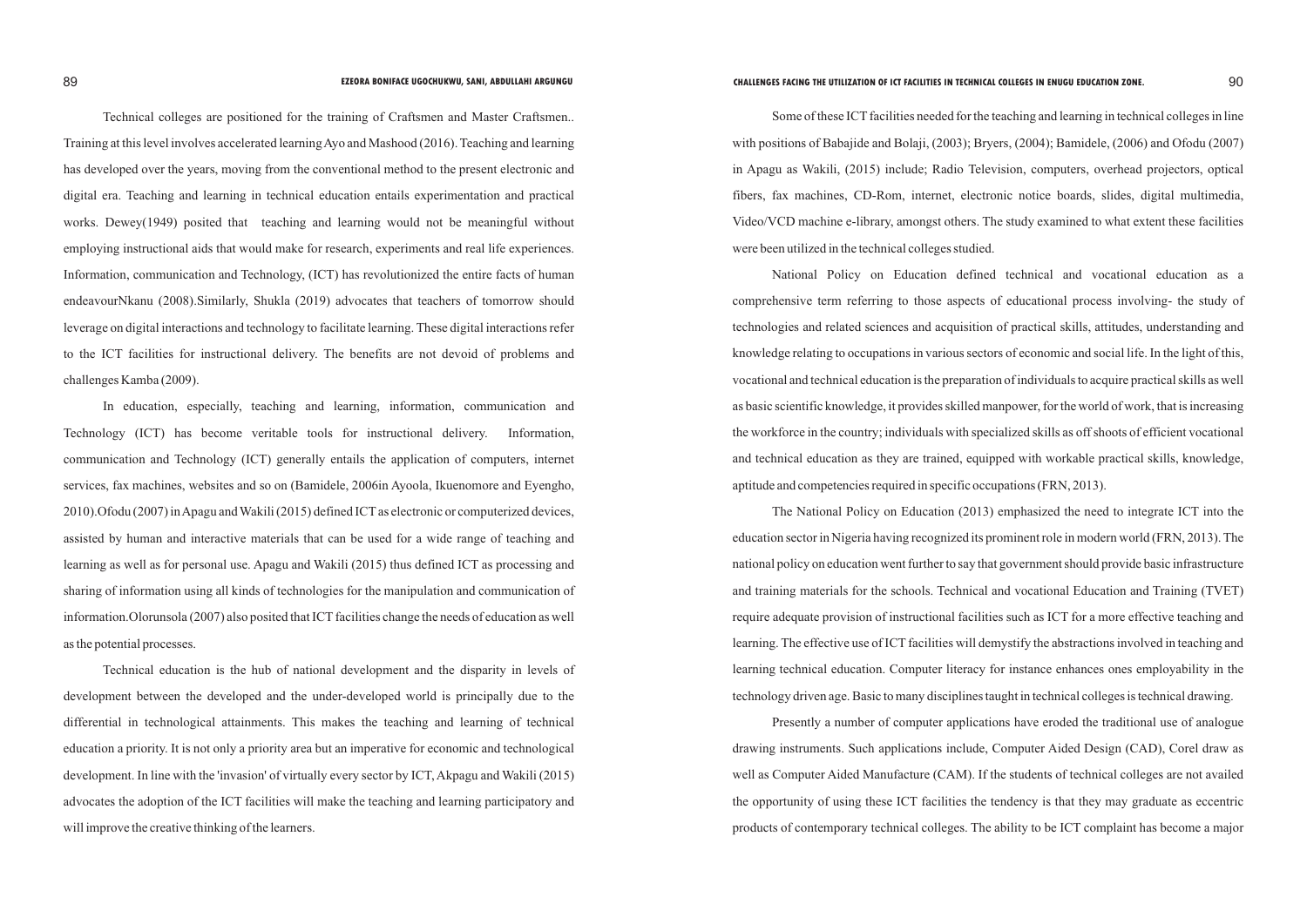requirement in the labour market considerations and human capital development. Most of the hitherto devices and machines which used to be mechanical or electrical contrivance are fast been transformed to electronic and digital systems. This development generates more efficient devices and the products of the technical colleges in this part of the world cannot afford to be left behind.

Theschool net initiative of Federal Ministry of Education www.sung.org (FRN, 2006) was intended to equip all schools in Nigeria with computers and communication Technology facilities. To what extentdoes this initiative flow down the ladder is one of the major concerns of the study. For instance, So many craft centres in Enugu like, Coal Camp industrial Area, Aria market wheel barrow fabrication centre, Obiagu foundry and smithy centers, to mention but a few, are all yawning for modern technological influence on these craft centres with a view to enhancing the economic and development stride of Enugu state in particular and Nigeria in general.

The utilization of ICT facilities is predicated on their availability, where they are available, the poser becomes, are they being adequately utilized? Are there competent teachers who could apply the ICT facilities for teaching (Ohiweri, Azi and Okoli 2013)? Lack of adequate provisions of ICT facilities has been hampering the development of technical education in Enugu Education zone. A swift action aimed at according the technical education the priority it deserves need to be carried out urgently. Primus amongst these priorities, is the provision of information, communication and technology (ICT) facilities.Therefore, the main purpose of the study was to determine the challenges facing the utilization of ICT facilities in the technical colleges in Enugu Education zone. Specifically the study determined: The challenges facing the utilization of ICT facilities in technical colleges in Enugu Education zone.

# **Review of Related Literature**

# **The Concept of Pragmatism**

The concept of Pragmatism was made popular by an American Philosopher John Dewey in 1949. He posited that realistic learning can only be achieved when its content reflects the real-life experiences. He decried the abstraction pedagogy being fed the learners and insisted that experimentation and practical activities as it applies in real world of work of the student's field of study should constitute the training curriculum. The concept lends credence to the Students'

Mentorship and other such programmes.

Application of this concept with ICT facilities will enhance the skills of the graduates of technical colleges. This will make them acquire employable skills and skills for self-employment or self-reliance so that they can function optimally in the technological space of the economy. By so doing they will effectively contribute their quota to the growth of the economy. Therefore, as we move into the  $21<sup>st</sup>$  century, schools have to acculturate students to be lifelong learners, students need to learn, how to seek new information, think critically and show initiative to meet up with the challenges of the fast-changing world (Lim, 2002). **Concept of Utilization** 

Utilization is also a quantitative concept like availability. Utilization as a quantitative concept is a simple variable which may be directly measurable or indirectly derivable (David, 1999). The value of degree of utilization forms a reasonable objective in planning. Utilization is a technical tool to establish the degree/level at which the available resources are being appropriated for one to be able to determine its adequacy or otherwise. Utilization on the other hand is a fancy way of saying 'use'. For instance, when you utilize something, you use it. It could be a tool, equipment, skill or talent. Thus utilization is the act of using the available facilities to enhance teaching and learning of technical education in technical colleges in Enugu Education zone.

# **Concept of Challenges**

Challenges associated with the use of ICT facilities for the modern day teaching – learning are apparently enormous especially for the traditionally oriented teachers. A challenge literally means an invitation or call to action(Beghetto, 2018). Challenges vary in scope and complexity .There are four basic structures of challenges no matter how simple or complex they may be . These structures according to (Beghetto, 2018) include :

- **The Process** - is the approach, method or procedure students will use to solve the problem

- **The Problem** is the task, question or issue students will address or solve.
- or complete the task.
- **The Product** is the solution, outcome or demonstration of solving the problem.
- **Criteria -** are the guidelines, rules and the standards for evaluating success.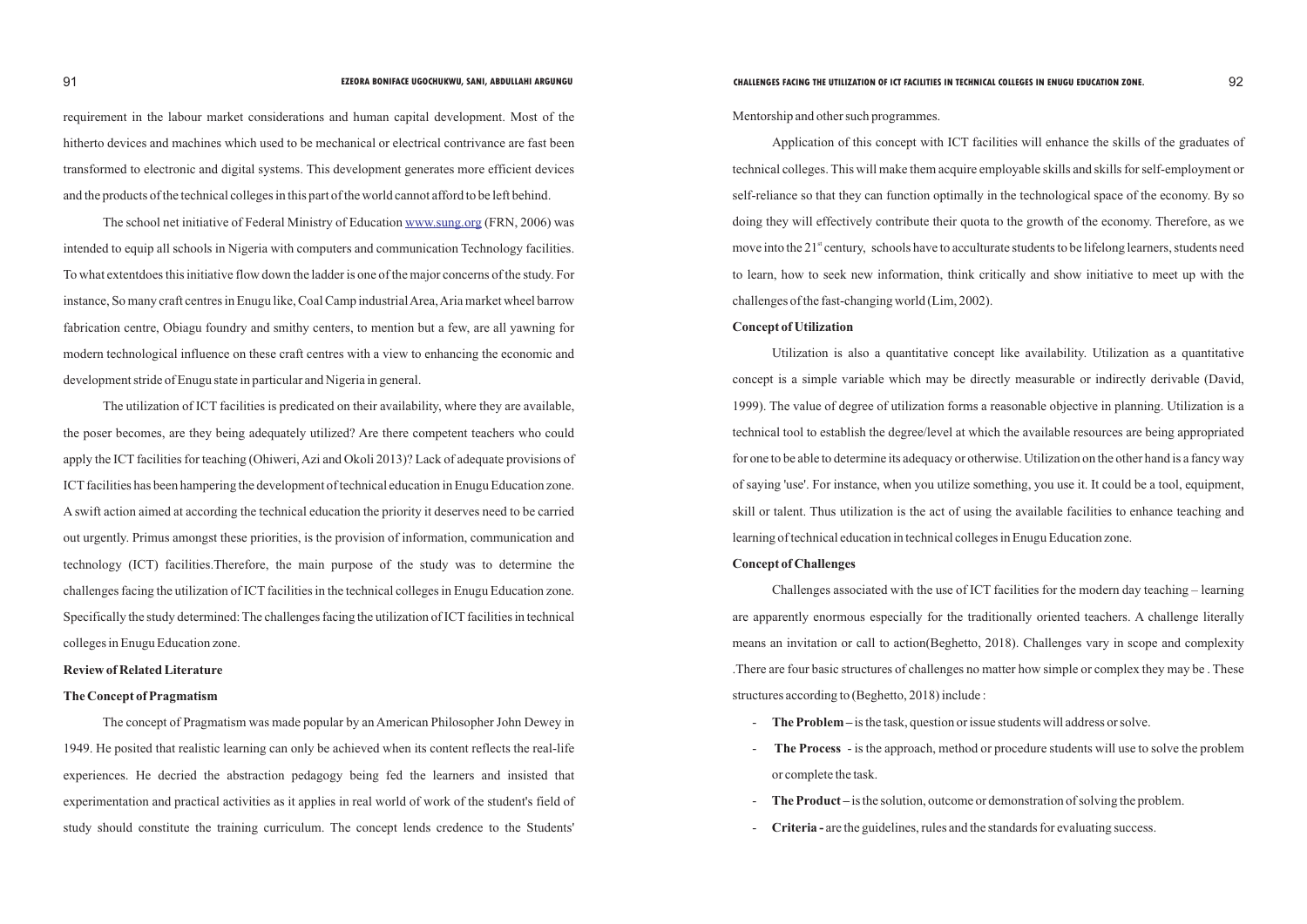Challenges also can be said to present a situation of being faced with something that needs great mental or physical efforts in order to be done successfully and therefore tests a person's ability( Cambridge English Dictionary. Academic challenge is seldomly clearly defined (St. Clair and Hackett, 2012).

The concept of academic challenge applies to the study considering the fact that most of the teachers had their training with analogue and traditional instructional method/aides. Ability to adapt to emerging innovations of using the ICT facilities for teaching – learning in the present age poses a great challenge to the teachers already used to the traditional method (Oduma and Ile 2014). Thus the need for retraining has become inevitable to be able to surmount the obvious challenges. Moreso, with the new technology emerging in diverse forms exponentially , because while one is making attempt to grasp with a particular stage, a higher version emerges. The situation calls for a life-long learning process to be on top of the emerging technology in ICT resources. **Activity Theory** 

Fields of study in technical colleges involve a lot of activities, for instance, Fine and Applied Arts, Auto-mechanic crafts practice, Welding and Fabrication craft practice, Mechanical Engineering craft practice to mention but a few. All involve myriads of complex activities which an exposure to the learning activities using ICT facilities would enhance easy assimilation and possible

The originators of the theory are Soviet cultural-historical psychologists-Vygosky, 1978; Leont'ev, 1987 about 1920. The activity as propounded by the duo aligned with the  $18<sup>th</sup>$  and  $19<sup>th</sup>$ century classical German philosopher- Hegel's Idealism to the historical materialism of Marx and Engels in which the concept of activity was extensively elaborated. Like Marx and Engels,Vygotsky and Leont'ev took as their premises "real Individuals, Their activity and the material conditions under which they live, both those which they find already existing and those produced by their activity" (Marx and Engel, 1970 in Lim, 2002).

The theory is more of a descriptive meta-theory or framework than a predictive theory. It considers entire work/activity system including teams, Organizations, amongst others beyond just one actor or user. It also includes account for environment, history of the person, culture, role of the artifact, motivations, complexity of real life action (Engestrom, Miettinen and Punaaki, 1999).

domestication of the activities within the Enugu Education zone environment. Technical education system needs rapid transformation and overhaul. This leads us to the second theory of learning, the transformative learning theory.

## **Transformative Learning Theory:**

The transformative learning theory was developed by Jack Mezirow in 1978. The theory has evolved into a comprehensive and complex description of how learners construe, validate and reformulate the meaning of other experiences.

Transformative learning theory seeks to explain how humans revise and reinterpret meaning (Taylor, 2008). Transformation learning is the cognitive process of effecting change in a frame of reference (Mezirow, 1997). A frame of reference defines our view of the world. The emotions are often involved (IILeris, 2001). Adults have a tendency to reject any ideas that do not correspond to their particular values, associations and concepts (Mezirow, 1997). An empirical study on Availability and Utilization of Information and Communication Technology (ICT) in Ebonyi Local Government Area of Ebonyi State: Implications for effective teaching and learning by Eze, and Aja (2014) was reviewed.

The descriptive survey research design was used for the study. The population for the study comprised 225 teachers and 8,128 students from 15 senior secondary schools. By simple random sampling technique, 10 schools were selected. 10 teachers were selected and 26 students were selected from each of the 10 selected schools; making a total of 360 respondents. The instrument used for data collection was a structured questionnaire. The data collected were analyzed using mean scores. It was found among other things that ICT devices were not adequately utilized. Another empirical study on Utilisation of Computer Technology for Academic work by lecturers of University of Jos - Nigeria. The study was carried out by Nwachukwu and Asom (2015). The research design was an Evaluative design. The population for the study was 974 academic staff. A sample size of 97 (10%) of the population was used for the study. The instrument for data collection was structured questionnaire. The data collected were analyzed using percentages, mean and frequency tables. The findings revealed that lecturers have average level of computer literacy skills. However, the study further found inadequate funds, inadequate power supply, lack of government sponsorship, inadequate internet services as militating factors. **Research Question**

Education zone?

1. What are the challenges facing the utilization of ICT facilities in technical colleges in Enugu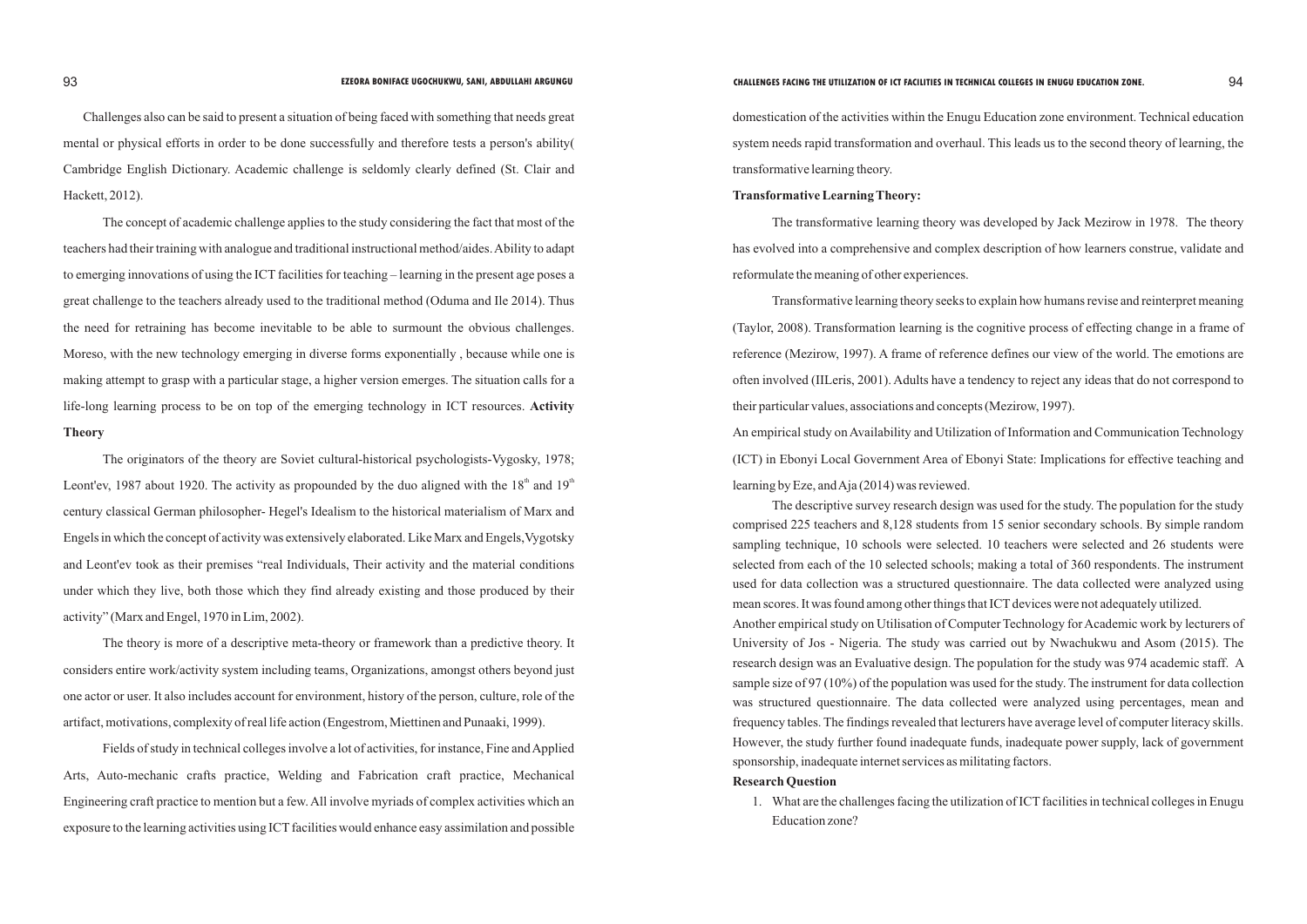## **Null Hypothesis**

Ho: There is no significant difference in the mean scores of teachers and students on the perceived challenges facing the utilization of ICT facilities in technical colleges in Enugu Education zone.

# **Method**

Descriptive survey research design was used for the study.The survey research design was considered most appropriate for the ease of gathering information from the respondents because the researcher does not control or manipulate any of the variables but only observe and measure them.. The population for the study is made up of 528year two students of the technical colleges in Enugu Education zone. It is also made up of 36 technical teachers across the four technical colleges in the Education zone.

The researcher used a structured questionnaire to gather opinions and obtain datafrom211 year two students from the four technical colleges in Enugu Education zone. They were selected by simple random sampling technique. Their respective technical teachers from the colleges totaling 36 were also studied.Simple random sampling technique was employed by the researcher because it is accurate in representation of larger populations as well as its ease of use.The sample size is 211 year two students of the technical colleges. The entire technical teachers numbering 36 were studied. Therefore, the total number of respondents was  $(211 + 36) = 247$  respondents. The students studied were selected by simple randomization by casting lot.

The data were collected using the validated instrument, by direct administration. Five copies of the questionnaire served on the students were either double ticked or mutilated. Therefore, they were rejected; thus making the return rate 98%.The instrument for date collection is a 10-item structured questionnaire. The instrument elicited responses with response categories; Very High Extent (VHE), High Extent (HE), Low Extent (LE), Very Low Extent (VLE). The response ratings were; VHE-4 points, HE-3points, LE-2 points and VLE-1point. The instrument used for data collection was validated by three experts. Two of the experts were from Computer Science Education, while the third was from Measurement and Evaluation, Enugu State University of Science and Technology (ESUT), Enugu. Their observations and suggestions were used to improve the instrument. The instrument was further subjected to reliability test using 20 respondents from

Mean and standard deviation on the challenges facing ICT utilization in technical colleges in Enugu Education zone.

technical colleges in Nsukka education zone because it shares similar characteristics with Enugu Education Zone. The validated instrument was subjected to test-retest with 20 respondents in technical colleges in Nsukka Education zone. Their responses were used to compute the reliability coefficient of the instrument. However, for want of time the split-half technique was employed. This method measured the internal consistency of the test. It involved administering one form of the test on a group of people and splitting the scores of the respondents in two(odd and even numbers) and correlating them (Ebuoh, 2004). After the splitting, the Spearman's rank order correlation coefficient formula was applied.

The correlation coefficient yielded 0.93. This is high enough, and indication of internal consistency and that the instrument can measure what it is intended to measure. The questionnaire collated was tallied. The raw scores were recorded. The research question was answered by analyzing the mean, grand mean and standard deviations item by item. The lower and upper limits of mean response value were given thus:

|     | Lower limit - Upper Limit |            |
|-----|---------------------------|------------|
| 3.5 | 4.00                      | <b>VHE</b> |
| 2.5 | 3.49                      | HE         |
| 1.5 | 2.49                      | LE         |
| 1.0 | 149                       | <b>VLE</b> |

From the above response rating, mean response below 2.5 is low extent while from 2.5 and above is high extent. Similarly, the hypothesis was tested at 0.05 level of significance using the t-test statistic. With the t-calculated value less than the t-table (t-critical) we do not reject the null hypothesis. However, where the t-calculated was greater than t-table (t-critical) we rejected the null hypothesis. **Results** 

# **Table 1**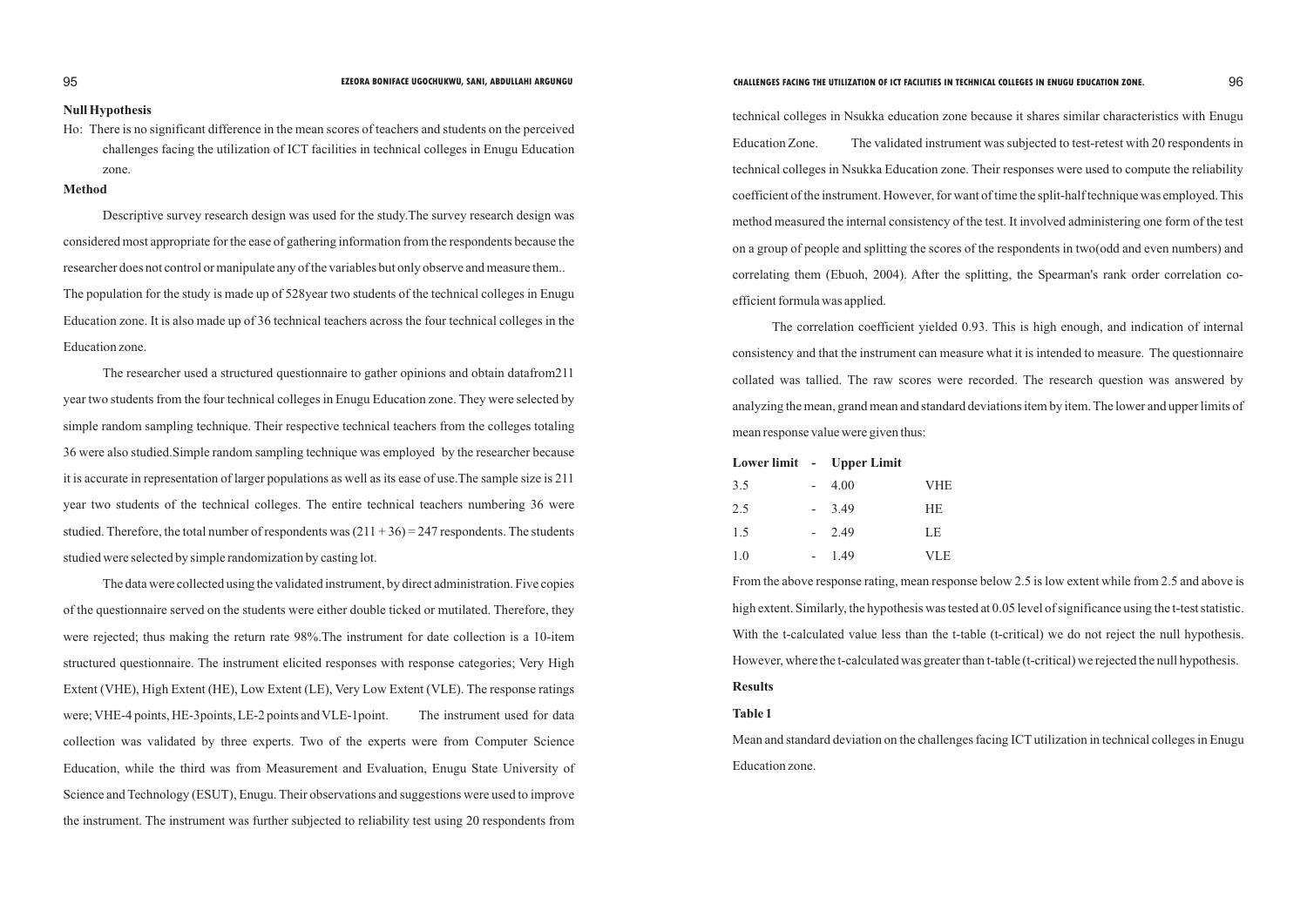| S/             | <b>Item</b>                                                             |   | <b>Teachers</b>     |           |            | <b>Student</b> |                   |                      |           | Overall |           |           |
|----------------|-------------------------------------------------------------------------|---|---------------------|-----------|------------|----------------|-------------------|----------------------|-----------|---------|-----------|-----------|
| N <sub>0</sub> |                                                                         | N | X                   | <b>SD</b> | <b>Dec</b> | $\mathbf n$    | $\mathbf{X}$      | <b>SD</b>            | Dec.      | X       | <b>SD</b> | Dec.      |
| 1              | Most of the technical                                                   |   | 36 2.0278           | .29141    | LE         |                | 211 2.5403 .49958 |                      | <b>HE</b> | 2.4656  | 0.4692    | LE        |
|                | colleges lack computer                                                  |   |                     |           |            |                |                   |                      |           |         |           |           |
|                | literate teacher                                                        |   |                     |           |            |                |                   |                      |           |         |           |           |
| 2              | There are complete lack 36 2.0556 .33333 LE<br>of ICT facilities in the |   |                     |           |            |                |                   | 211 3.3081 .62859 HE |           | 3.1255  | 0.5856    | <b>HE</b> |
|                | colleges                                                                |   |                     |           |            |                |                   |                      |           |         |           |           |
| 3              | Epileptic power supply 36 1.7500 .43916 LE                              |   |                     |           |            |                |                   | 211 2.9668 .66464 HE |           | 2.7895  | 0.6316    | HE        |
|                | is a challenge                                                          |   |                     |           |            |                |                   |                      |           |         |           |           |
| 4              | ICT programmes are not 36 1.3611                                        |   |                     | .48714 LE |            |                |                   | 211 3.1043 .82146    | HE        | 2.8502  | 0.7727    | <b>HE</b> |
|                | included in the teachers                                                |   |                     |           |            |                |                   |                      |           |         |           |           |
|                | training                                                                |   |                     |           |            |                |                   |                      |           |         |           |           |
| 5              | Teachers are reluctant to 36 1.1944                                     |   |                     | .40139 LE |            |                |                   | 211 2.9479 .69836    | HE        | 2.6923  | 0.6551    | HE        |
|                | adopt ICT facilities in                                                 |   |                     |           |            |                |                   |                      |           |         |           |           |
|                | their teaching and                                                      |   |                     |           |            |                |                   |                      |           |         |           |           |
|                | learning process                                                        |   |                     |           |            |                |                   |                      |           |         |           |           |
| 6              | There is fear of                                                        |   | 36 1.1389 .35704 LE |           |            |                |                   | 211 2.9716 .51561 HE |           | 2.704   | 0.4916    | <b>HE</b> |
|                | exposing the information                                                |   |                     |           |            |                |                   |                      |           |         |           |           |
|                | pertaining to the                                                       |   |                     |           |            |                |                   |                      |           |         |           |           |
|                | colleges to the public                                                  |   |                     |           |            |                |                   |                      |           |         |           |           |
| 7              | Computer center                                                         |   | 36 1.1111           | .31873 LE |            |                |                   | 211 2.0758 .86956 HE |           | 1.9392  | 0.7939    | <b>HE</b> |
|                | management needs                                                        |   |                     |           |            |                |                   |                      |           |         |           |           |
|                | sophistication beyond the                                               |   |                     |           |            |                |                   |                      |           |         |           |           |
|                | scope of the technical                                                  |   |                     |           |            |                |                   |                      |           |         |           |           |
|                | college                                                                 |   |                     |           |            |                |                   |                      |           |         |           |           |
| 8              | Ignorance on the part of 36 1.0556 .23231 LE                            |   |                     |           |            |                |                   | 211 2.1801 .56550 HE |           | 2.0243  | 0.5295    | <b>HE</b> |
|                | the students                                                            |   |                     |           |            |                |                   |                      |           |         |           |           |
| 9              | No motivation for                                                       |   | 36 1.0556           | .23231 LE |            |                |                   | 211 1.8057 .68672    | HE        | 1.6964  | 0.6205    | <b>HE</b> |
|                | utilizing the available                                                 |   |                     |           |            |                |                   |                      |           |         |           |           |
|                | <b>ICT</b>                                                              |   |                     |           |            |                |                   |                      |           |         |           |           |
| 10             | Lack of commitment on 36                                                |   |                     |           | LE         |                | 211 2.1517 .56546 |                      | HE        | 1.9919  | 0.5169    | <b>HE</b> |
|                | the part of the teachers                                                |   |                     |           |            |                |                   |                      |           |         |           |           |

# Grand mean  $= 2.4279$

the researcher to determine in a broad sense the extent of the mean scores in line with decision rule. Thus all means scores below 2.5 were classified as low extent, while mean scores above 2.5 were generally classified as high extent. The research question was presented in table 1,above.The mean response scores of both the teachers and students followed a reverse trend as reflected in the research question. The analysis showed that the mean scores of the teachers in respect of the challenges facing utilization of the ICT facilities in the technical colleges are of low extent across the board. Whereas the students' mean scores showed high extent in respect of the challenges facing the utilization of the available ICT facilities.

The instrument for data collection as filled out by the respondents was collated. The scores were tallied. The mean and standard deviation were computed using the Statistical Package for Social Science (SPSS version 20). The package generated the item by item means and standard deviations. These were further analyzed to compute the item means and standard deviations as well as the groups' means and standard deviations.

**Table 2-** t- test of the difference between the mean scores of teachers and students, on the extent of in technical colleges in Enugu Education Zone. al. t-tab. Decision

The item by item analysis was used to answer the research question. Each item mean enabled

The results of this study also align with the finding from Eze and Aja (2014) who studied the availability and utilization of ICT in Ebonyi Local Government Area Ebonyi State. Their study also showed that ICT devices were available but not adequate in most of the schools studied. The present

Similarly, the mean scores were tested using the t-test statistical tool. With a degree of freedom of 245, a one tailed t-table value at  $P = 0.05$  was 1.64. The t-calculated value was compared with the t-table value in order to determine the acceptability or rejection of the null hypotheses. The results are presented in the tables below. The t-test table comes immediately after the research question.

**Ho**: There is no significant difference in the mean scores of teachers and students on the perceived challenges facing the utilization of ICT facilities in technical colleges in Enugu Education

zone.

245 16.73 1.64 S

| challenges facing the utilization of ICT facilities i |        |        |     |       |
|-------------------------------------------------------|--------|--------|-----|-------|
| Respondents Meanx                                     |        | SD.    | Ndf | $t-c$ |
| Teacher                                               | 1.3889 | 0.3437 | -36 |       |
|                                                       |        |        |     |       |
| Student                                               | 2.6052 | 0.6515 | 211 |       |

**Decision:** From Table 2, the t-calculated value of 16.73 is greater than t-table value of 1.64 at P<0.05 level of significance. Therefore, we reject the null hypothesis. This implies that significant difference existed in the mean scores of teachers and students in respect of the extent of challenges facing the utilization of ICT facilities in technical colleges in Enugu Education zone.

.

# **Discussions of the Findings:**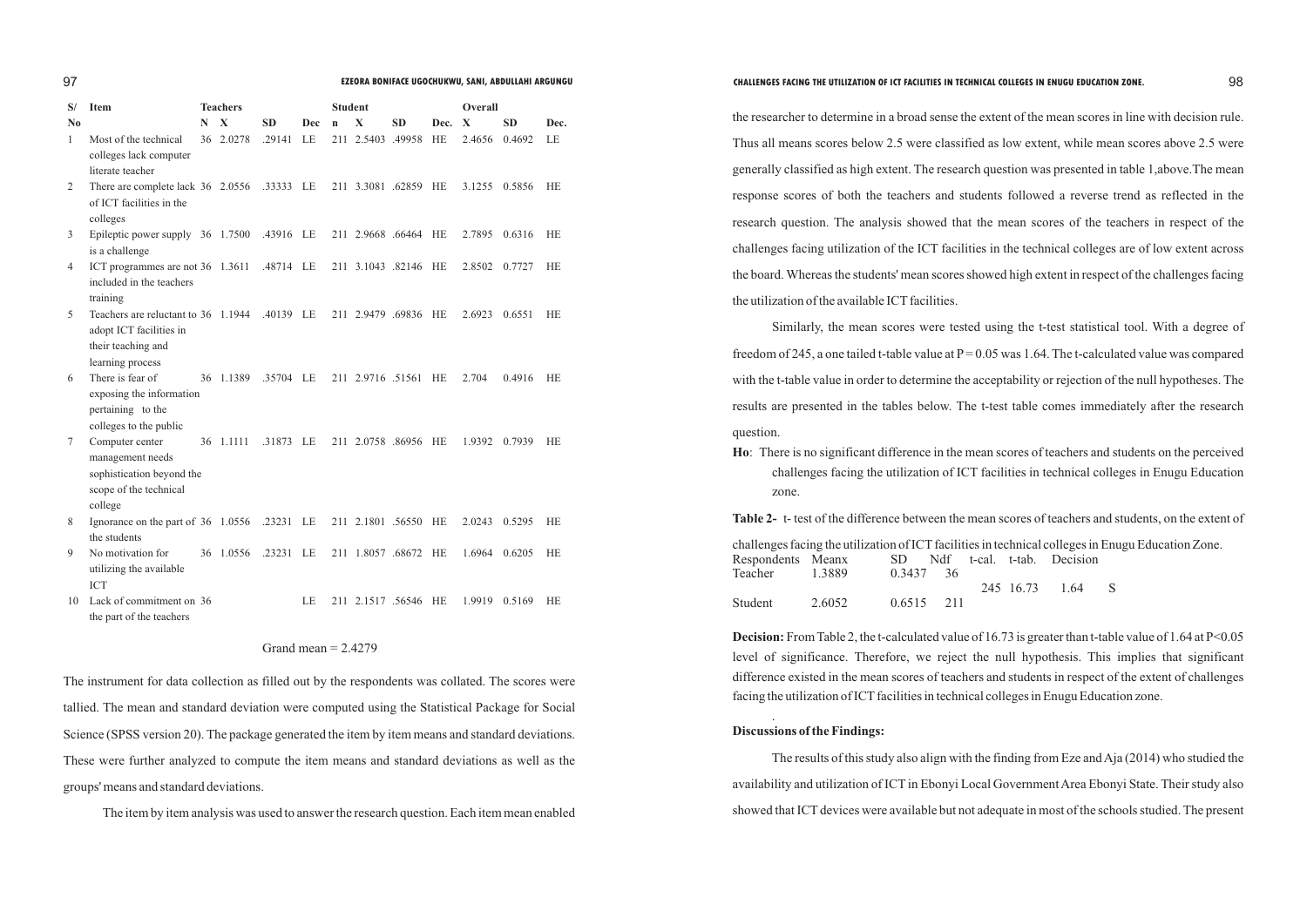study also reflected that, following the mean response score of low extent of utilization of ICT facilities in the technical colleges in Enugu education zone.

Eze and Aja (2014) also found out that the available ICT facilities were poorly utilized due to teachers who are not computer literate as well as Epileptic power supply.

These are reflected in the challenges facing ICT utilization in technical colleges in Enugu Education Zone. With a grand mean of 2.4279, it indicates a low extent of challenges facing the utilization of ICT facilities. The teachers' means of 1.3889, it indicates a low extent of challenges of utilization. The students' means response score of 2.6052 showed a high extent of challenges facing ICTutilization in the technical colleges in Enugu Education zone. These findings align with the Eze and $A$ ja (2014) which found that available ICT devices were poorly utilized.

The findings of this study Synchronizes with Nwachukwu and Asom (2015). Item 1 concurred with the findings of Nwachukwu and Asom (2015) which revealed that lecturers have average level of computer literacy skills. However, Nwachukwu and Asom (2015) further found inadequate funds, inadequate power supply, lack of government sponsorship, inadequate internet services as militating factors similar to items 2 to 10 in this study..This corroborates the provision/lamentation in the National Policy on Education (FRN, 2013) on the challenges of provision of the state of-the-art equipment for technical, vocational and education and training (TVET).

### **Conclusion**

- 1. Improved government provisions of ICT facilities to the technical colleges.
- 2. Encourage private, public partnership in the provision of ICT facilities for the technical colleges.
- 3. Re-orientation of the serving teachers on the use of ICT facilities in order to be ICT compliant by improving their computer literacy skills.
- 4. There is an urgent need to improve the power supply to vital institutions of the society especially when it bothers on modern day technological studies.
- 5. There is urgent need also for the provision of e-library to encourage life-long learning and critical thinking by the students/learners as well as the teachers.

From the results of the findings emerging from the respondents vide the mean response scores, it is obvious that so many challenges were facing the utilization of ICT facilities in the technical colleges in Enugu Education zone. For instance, the available ICT facilities are not being optimally utilized due to lack of appropriate skills from the teachers to use them; as well as other delimiting factors.

The challenges militating against the provision of ICT facilities in the technical colleges in Enugu Education Zone as well as the challenges of not optimally utilizing the available ones are also enormous. One of the technical colleges, which had a private partnership with a cybercafé operator, recorded low patronage and was on the verge of folding up the business. This is partly predicated on the teachers' poor computer literacy, reflected in their mean scores.

### **Recommendations**

Following the finding of the study, the researcher recommends as follows.